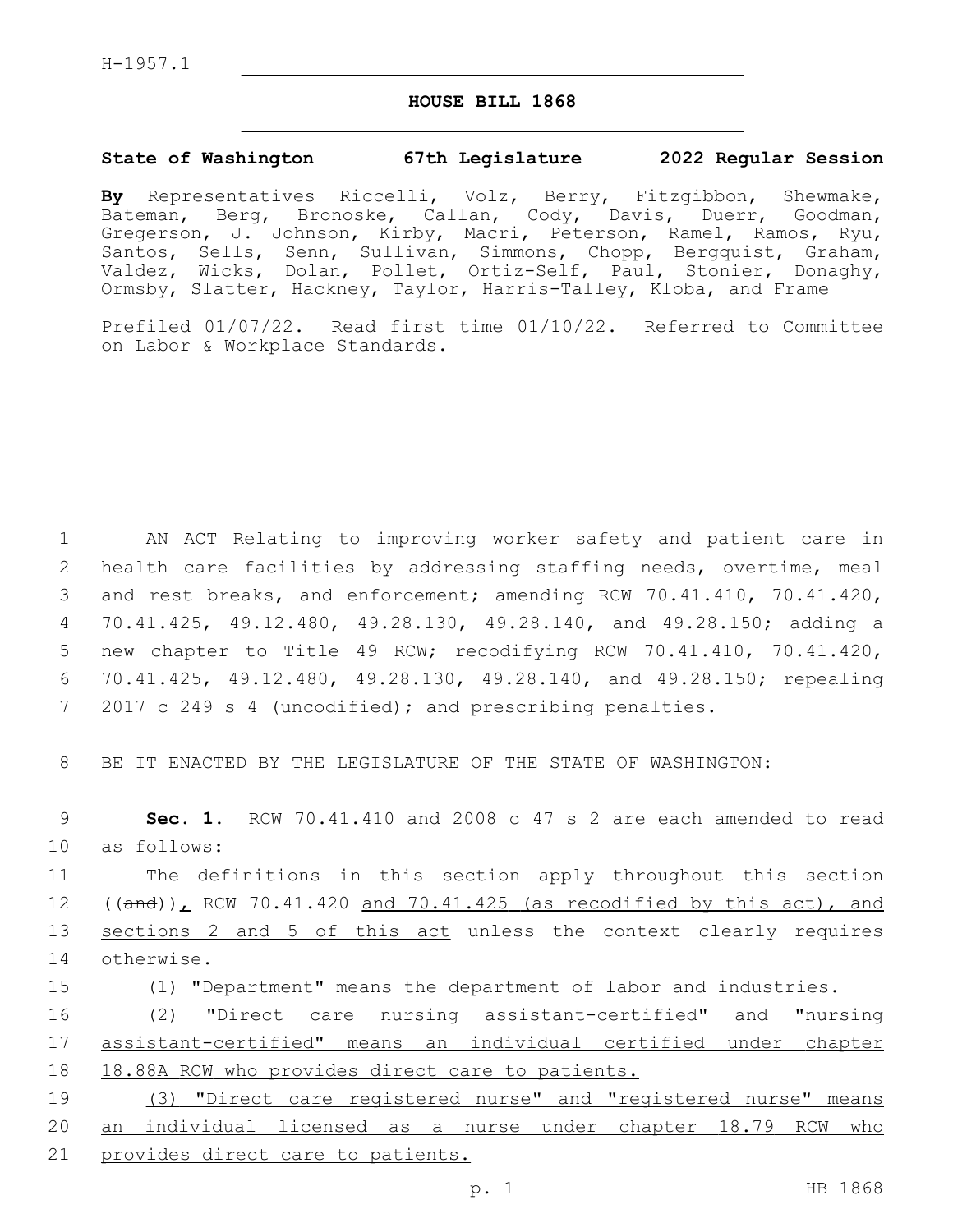1 (4) "Hospital" has the same meaning as defined in RCW 70.41.020, 2 and also includes state hospitals as defined in RCW 72.23.010.

3 (((2))) (5) "Hospital staffing committee" means the committee 4 established by a hospital under RCW 70.41.420 (as recodified by this 5 act).

6 (6) "Intensity" means the level of patient need for nursing care, 7 as determined by the nursing assessment.

8 (((43))) (7) "Nursing and ancillary health care personnel" means 9 ((registered nurses, licensed practical nurses, and unlicensed 10 assistive nursing personnel providing direct patient care)) a person 11 who is providing direct care or supportive services to patients.

12 (((4) "Nurse staffing committee" means the committee established 13 by a hospital under RCW 70.41.420.

14  $(5)$ ))  $(8)$  "Patient care unit" means any unit or area of the 15 hospital that provides patient care by registered nurses.

16 (((6)) (9) "Skill mix" means the experience of, and number and 17 relative percentages of ((registered nurses, licensed practical 18 nurses, and unlicensed assistive personnel among the total number of 19 nursing personnel)), nursing and ancillary health personnel.

20 NEW SECTION. **Sec. 2.** (1)(a) A hospital shall comply with 21 minimum staffing standards in accordance with this section.

22 (b) The department shall enforce compliance with this section 23 under sections 10 through 12 of this act.

24 (2) Direct care registered nurses shall not be assigned more 25 patients than the following for any shift:

26 (a) Emergency department: One registered nurse to three nontrauma 27 or noncritical care patients and one nurse to one trauma or critical 28 care patient;

 (b) Intensive care unit, such as critical care unit, special care unit, coronary care unit, pediatric intensive care, neonatal intensive care, neurological critical care unit, or a burn unit: One registered nurse to two patients or one registered nurse to one patient depending on the stability of the patient as assessed by the 34 registered nurse on the unit;

35 (c) Labor and delivery: One registered nurse to two patients and 36 one registered nurse to one patient for active labor and in all 37 stages of labor for any patients with complications;

38 (d) Postpartum, antepartum, and well-baby nursery: One registered 39 nurse to six patients in postpartum. In this context, the mother and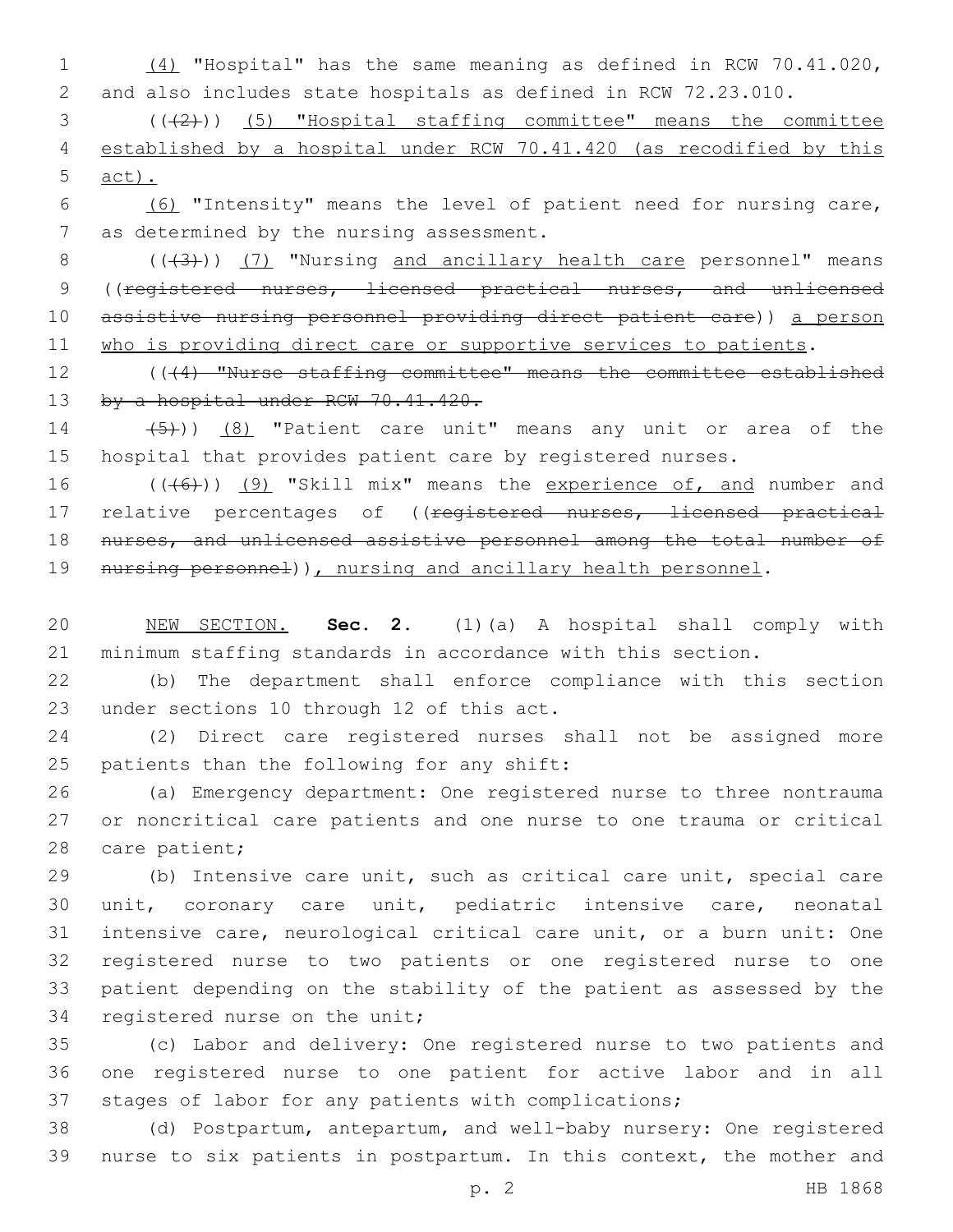the baby are each counted as separate patients. This would mean, for example, one registered nurse to three mother-baby couplets;

(e) Operating room: One registered nurse to one patient;

(f) Oncology: One registered nurse to four patients;

 (g) Postanesthesia care unit: One registered nurse to two 6 patients;

 (h) Progressive care unit, intensive specialty care unit, or 8 stepdown unit: One registered nurse to three patients;

(i) Medical-surgical unit: One registered nurse to four patients;

 (j) Telemetry unit: One registered nurse to three patients; (k) Psychiatric unit: One registered nurse to six patients;

(l) Pediatrics: One registered nurse to three patients.

 (3) Direct care nursing assistants-certified shall not be assigned more patients than the following for any shift:

 (a) Intensive care unit, such as critical care unit, special care unit, coronary care unit, pediatric intensive care, neonatal intensive care, neurological critical care unit, or a burn unit: One 18 nursing assistant-certified to eight patients;

 (b) Cardiac unit: One nursing assistant-certified to four 20 patients;

 (c) Labor and delivery: One nursing assistant-certified to eight patients and one nursing assistant-certified to four patients for active labor and in all stages of labor for any patients with 24 complications;

(d) Oncology: One nursing assistant-certified to seven patients;

 (e) Postanesthesia care unit: One nursing assistant-certified to 27 eight patients;

 (f) Progressive care unit, intensive specialty care unit, or stepdown unit: One nursing assistant-certified to eight patients;

 (g) Medical-surgical unit: One nursing assistant-certified to 31 eight patients;

 (h) Telemetry unit: One nursing assistant-certified to eight 33 patients;

 (i) Psychiatric unit: One nursing assistant-certified to seven 35 patients;

(j) Pediatrics: One nursing assistant-certified to 13 patients;

 (k) Emergency department: One nursing assistant-certified to 38 seven patients;

 (l) Telesitting unit: One nursing assistant-certified to eight 40 patients;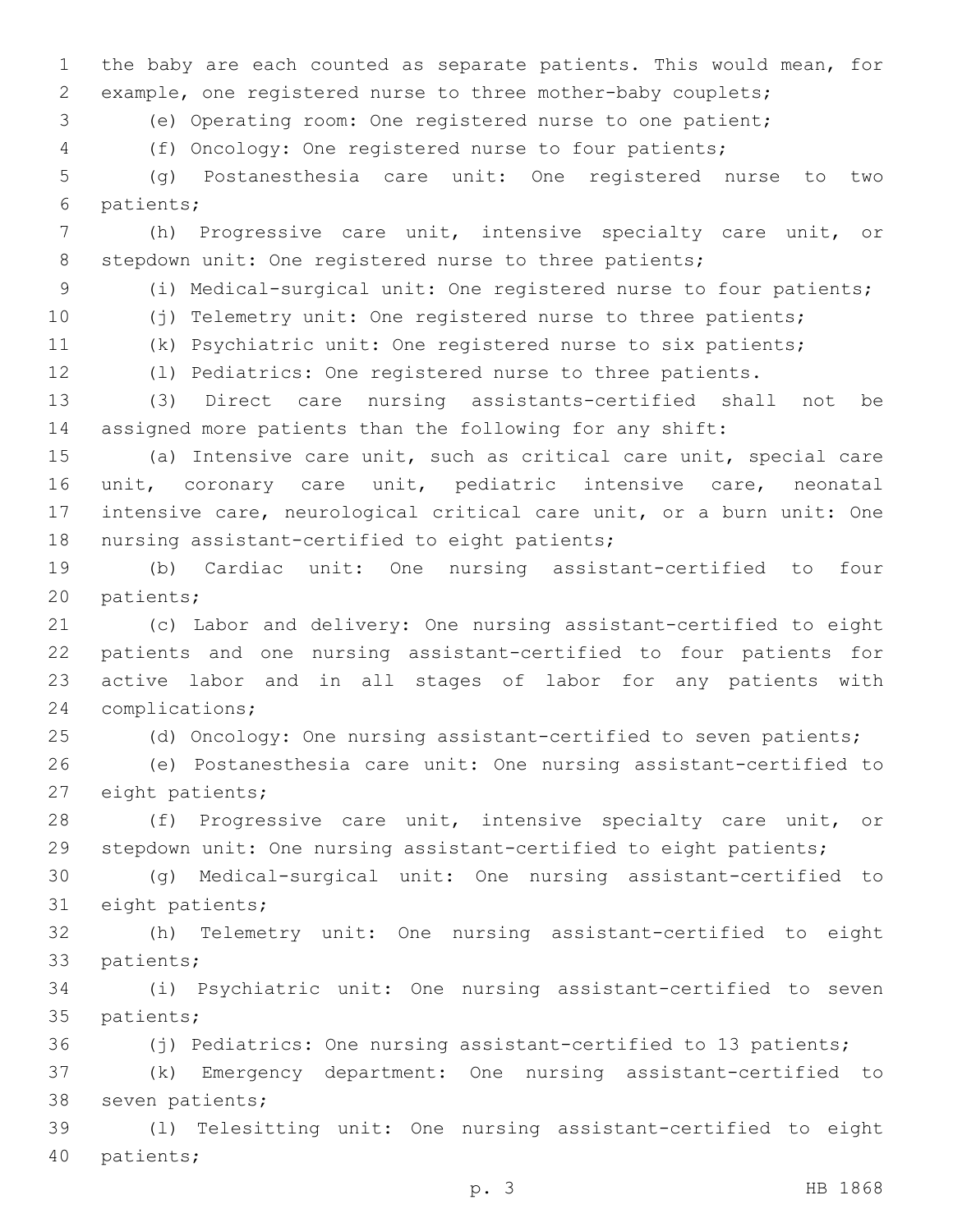(m) Cardiac monitoring unit: One nursing assistant-certified to 2 50 patients.

 (4)(a) The personnel assignment limits established in this section are based on the type of care provided in these units, regardless of the specific name or reference the hospital calls these units.6

 (b) The personnel assignment limits established in this section represent the maximum number of patients to which a direct care registered nurse or direct care nursing assistant-certified may be 10 assigned at all points during a shift.

 (c) A hospital may not average the number of patients and the total number of direct care registered nurses and nursing assistants- certified assigned to patients in a unit during any one shift or over any period of time, in order to meet the personnel assignment limits 15 established in this section.

 (5) Nothing in this section precludes a hospital from assigning fewer patients to a direct care registered nurse or direct care nursing assistant-certified than the limits established in this 19 section.

 (6) The personnel assignment limits established in this section do not decrease any nurse-to-patient staffing levels in effect pursuant to a collective bargaining agreement or hospital's staffing plan in effect on the effective date of this section.

 (7) A direct care registered nurse or direct care nursing assistant-certified may not be assigned to a nursing unit or clinical area unless that nurse has first received orientation in that clinical area sufficient to provide competent care to patients in that area and has demonstrated current competence in providing care 29 in that area.

 (8)(a) Except as provided in (b) of this subsection, a hospital shall develop and implement minimum staffing standards into its staffing plan required under section 3 of this act, no later than two 33 years after the effective date of this section.

 (b) The following hospitals shall develop and implement minimum staffing standards into their staffing plan required under section 3 of this act no later than four years after the effective date of this 37 section:

 (i) Hospitals certified as critical access hospitals under 42 39 U.S.C. Sec. 1395i-4;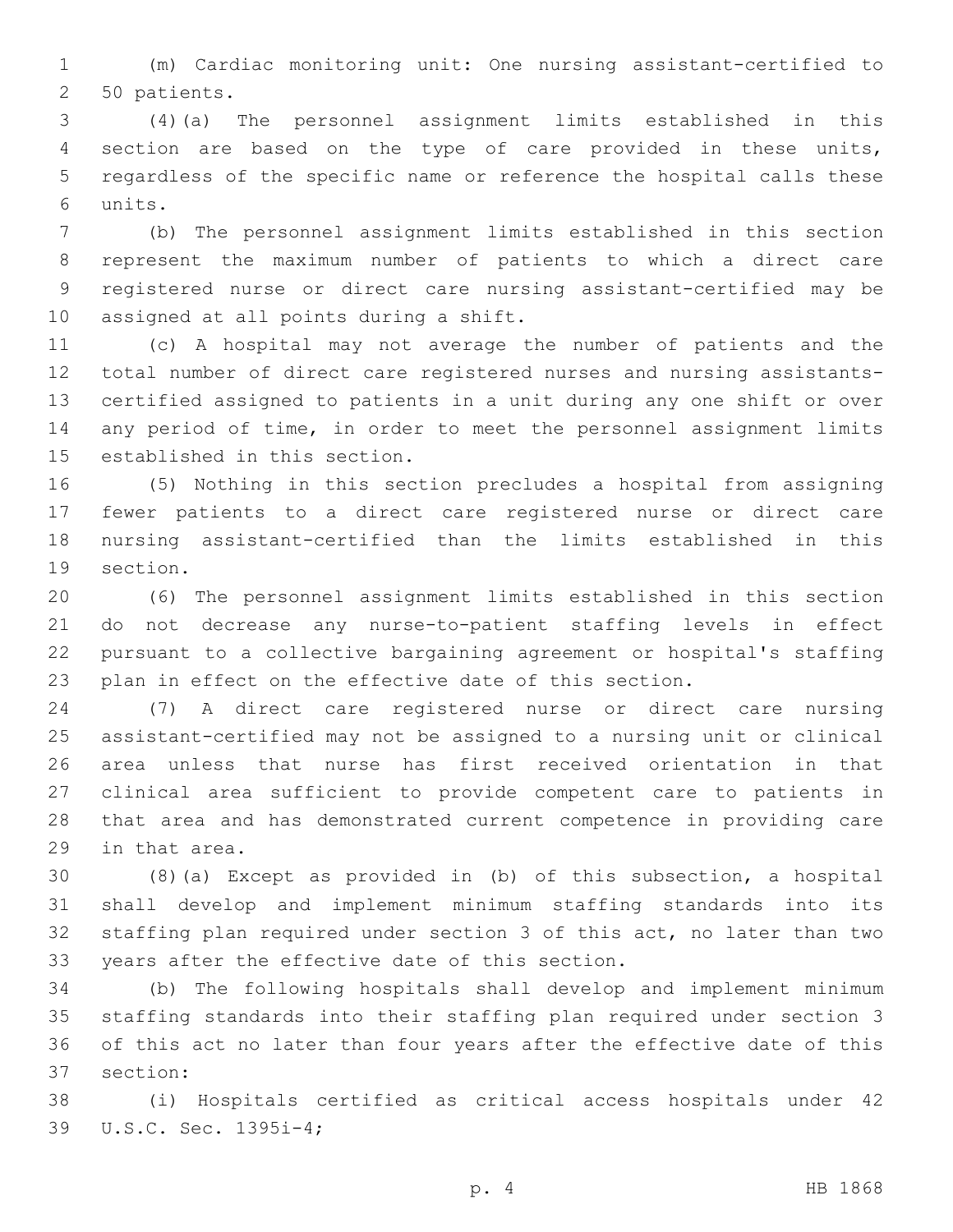1 (ii) Hospitals with fewer than 25 acute care beds in operation; 2 and

 (iii) Hospitals certified by the centers for medicare and medicaid services as sole community hospitals as of January 1, 2013, that: Have had less than 150 acute care licensed beds in fiscal year 2011; have a level III adult trauma service designation from the department of health as of January 1, 2014; and are owned and 8 operated by the state or a political subdivision.

9 **Sec. 3.** RCW 70.41.420 and 2017 c 249 s 2 are each amended to 10 read as follows:

11 (1) By September 1, ((2008)) 2022, each hospital shall establish 12 a ((nurse)) hospital staffing committee, either by creating a new 13 committee or assigning the functions of  $((a))$  an existing nurse 14 staffing committee to ((an existing)) a hospital staffing committee.

15 (a) At least ((one-half)) 50 percent of the members of the 16 ((nurse)) hospital staffing committee shall be ((registered nurses)) 17 nursing and ancillary health care personnel, who are nonsupervisory 18 and nonmanagerial, currently providing direct patient care ((and up 19 to one-half of the members shall be determined by the hospital 20 administration)). The selection of the ((registered nurses providing 21 direct patient care)) nursing and ancillary health care personnel 22 shall be according to the collective bargaining ((agreement)) 23 representative or representatives if there is one ((in effect)) or 24 more at the hospital. If there is no ((applicable)) collective 25 bargaining ((agreement)) representative, the members of the ((nurse)) 26 hospital staffing committee who are ((registered nurses)) nursing and 27 ancillary health care personnel providing direct patient care shall 28 be selected by their peers.

 (b) Up to 50 percent of the members of the hospital staffing committee shall be determined by the hospital administration and shall include but not be limited to the chief financial officer, the chief nursing officers, and patient care unit directors or managers or their designees.

34 (2) Participation in the ((nurse)) hospital staffing committee by 35 a hospital employee shall be on scheduled work time and compensated 36 at the appropriate rate of pay. ((Nurse)) Hospital staffing committee 37 members shall be relieved of all other work duties during meetings of 38 the committee. Additional staffing relief must be provided if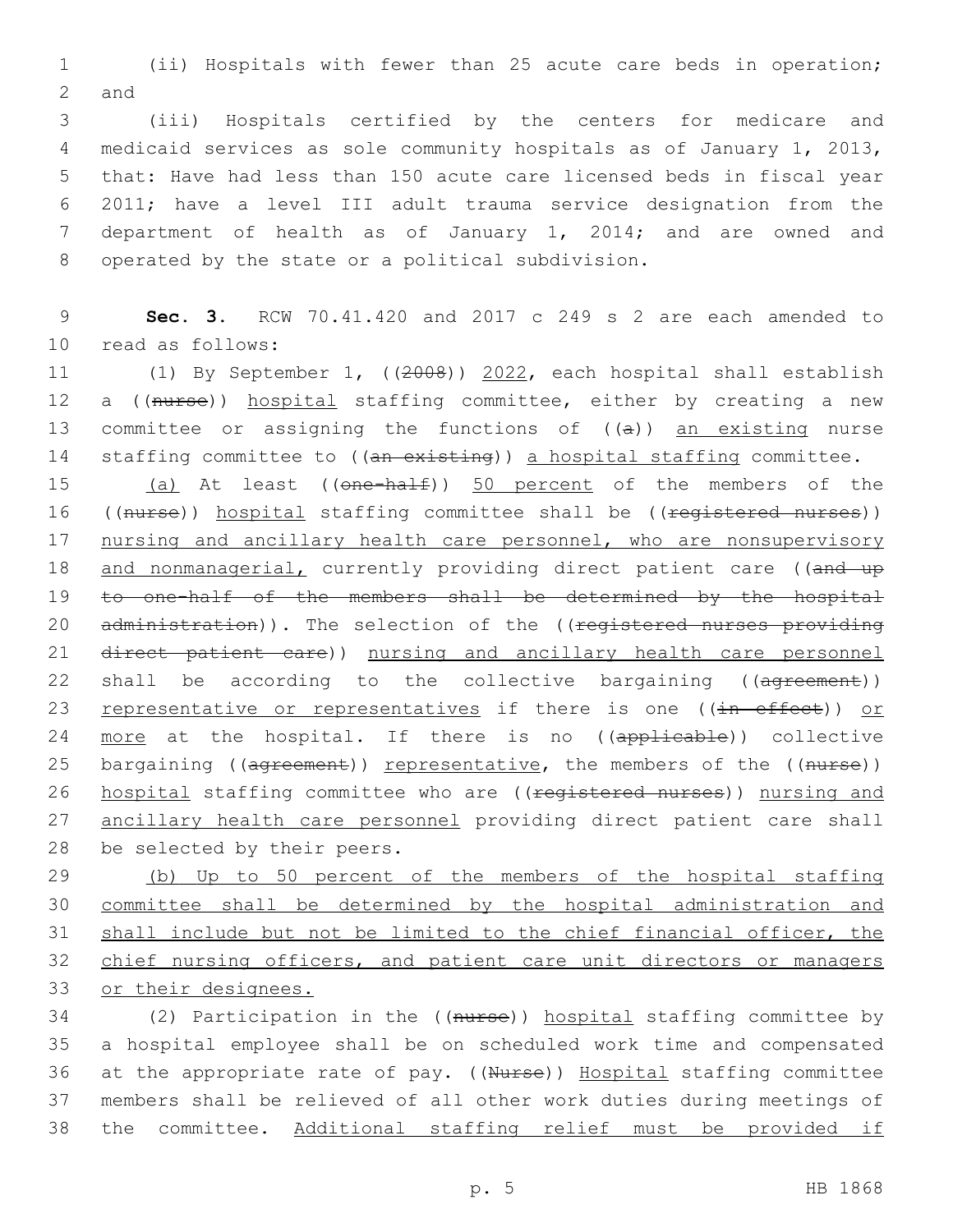1 necessary to ensure committee members are able to attend hospital

2 staffing committee meetings.

3 (3) Primary responsibilities of the ((nurse)) hospital staffing 4 committee shall include:

5 (a) Development and oversight of an annual patient care unit and 6 shift-based ((nurse)) staffing plan, in compliance with the standards 7 established in section 2 of this act and based on the needs of 8 patients, to be used as the primary component of the staffing budget. 9 The hospital staffing committee shall use a uniform format or form, 10 created by the department, for complying with the requirement to 11 submit the annual staffing plan. The uniform format or form must 12 allow patients and the public to clearly understand and compare 13 staffing patterns and actual levels of staffing across facilities. 14 Hospitals may include a description of additional resources available 15 to support unit-level patient care and a description of the hospital, 16 including the size and type of facility. Factors to be considered in 17 the development of the plan should include, but are not limited to:

18 (i) Census, including total numbers of patients on the unit on 19 each shift and activity such as patient discharges, admissions, and 20 transfers:

21 (ii) Level of intensity of all patients and nature of the care to 22 be delivered on each shift;

(iii) Skill mix;23

24 (iv) Level of experience and specialty certification or training 25 of nursing personnel providing care;

26 (v) The need for specialized or intensive equipment;

27 (vi) The architecture and geography of the patient care unit, 28 including but not limited to placement of patient rooms, treatment 29 areas, nursing stations, medication preparation areas, and equipment;

30 (vii) ((Staffing guidelines adopted or published by national 31 nursing professional associations, specialty nursing organizations, 32 and other health professional organizations;

33 (viii)) Availability of other personnel supporting nursing 34 services on the unit; and

35 (((ix) Strategies to enable registered nurses to take meal and rest breaks as required by law or)) (viii) Ability to comply with the terms of an applicable collective bargaining agreement, if any, ((between the hospital and a representative of the nursing staff)) and relevant state and federal laws and rules, including those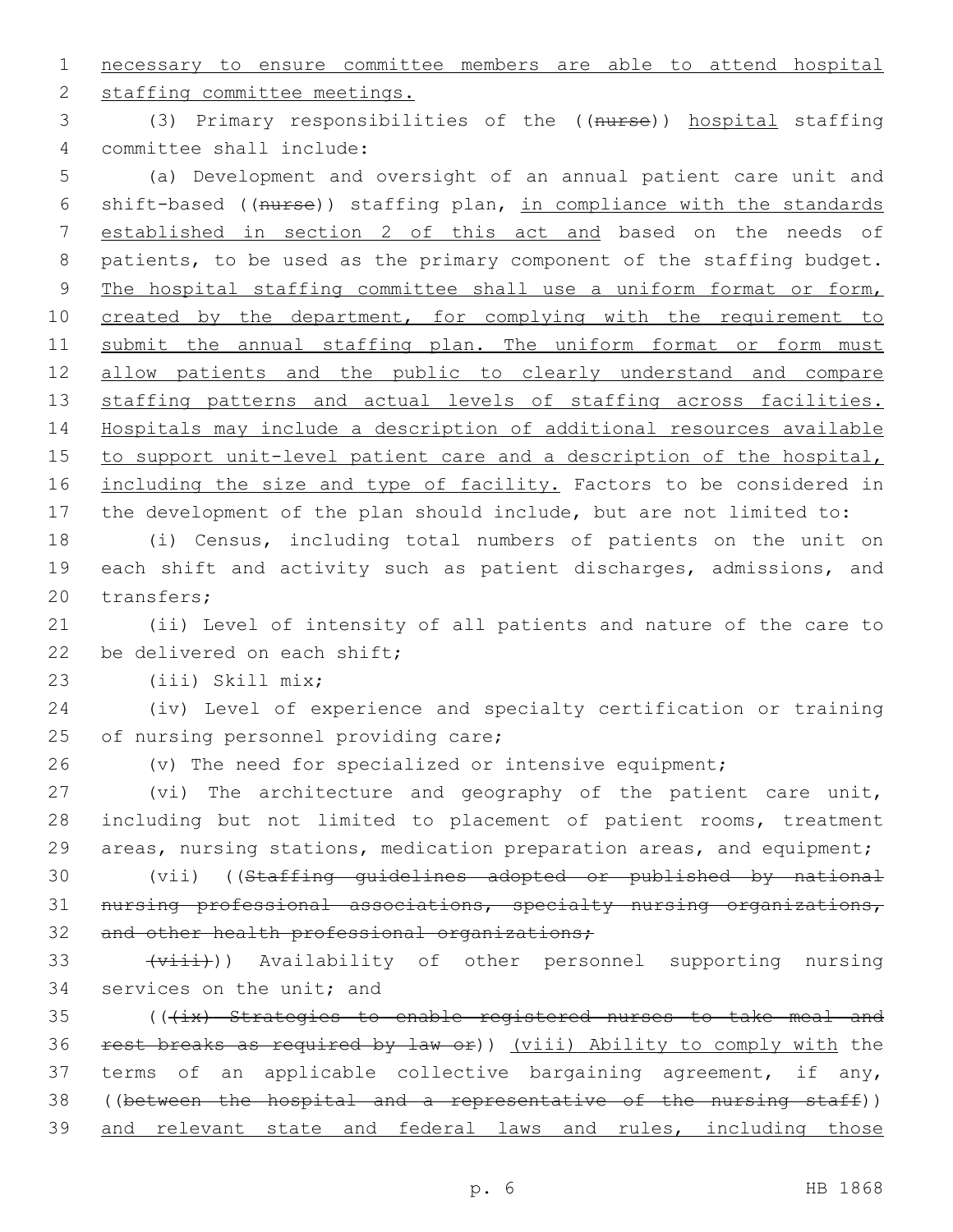1 regarding meal and rest breaks and use of overtime and on-call 2 shifts;

 (b) Semiannual review of the staffing plan against the ability to meet staffing standards established under section 2 of this act, patient need, and known evidence-based staffing information, including the nursing sensitive quality indicators collected by the 7 hospital;

8 (c) Review, assessment, and response to staffing variations or 9 ((concerns)) complaints presented to the committee.

10 (4) In addition to the factors listed in subsection (3)(a) of 11 this section, hospital finances and resources must be taken into 12 account in the development of the ((nurse)) staffing plan.

13 (5) The staffing plan must not diminish other standards contained 14 in state or federal law and rules, or the terms of an applicable 15 collective bargaining agreement  $((t, if any, between the hospital and a$ 16 representative of the nursing staff)).

17 (6)(a) The committee (( $w\text{+11}$ )) shall produce the hospital's annual 18 ((nurse)) staffing plan. If this staffing plan is not adopted by 19 consensus of the hospital( $(-$  the)) staffing committee, the prior 20 annual staffing plan remains in effect and the hospital is subject to 21 daily fines of \$10,000 for hospitals licensed under chapter 70.41 RCW 22 or daily fines of \$100 for: (i) Hospitals certified as critical 23 access hospitals; (ii) hospitals with fewer than 25 acute care beds 24 in operation; and (iii) hospitals certified by the centers for 25 medicare and medicaid services as sole community hospitals as of 26 January 1, 2013, that: Have had less than 150 acute care licensed 27 beds in fiscal year 2011; have a level III adult trauma service 28 designation from the department of health as of January 1, 2014; and 29 are owned and operated by the state or a political subdivision until 30 adoption of a new annual staffing plan by consensus of the committee.

31 (b) The chief executive officer shall provide ((a written 32 explanation of the reasons why the plan was not adopted to the 33 committee)) feedback to the hospital staffing committee on a 34 semiannual basis, prior to the committee's semiannual review and 35 adoption of an annual staffing plan. The ((chief executive officer)) 36 feedback must ((then either)):  $((+a+))$  (i) Identify those elements of 37 the ((proposed plan being changed prior to adoption of the plan by 38 the hospital or (b) prepare an alternate annual staffing plan that 39 must be adopted by the hospital)) staffing plan the chief executive 40 officer requests changes to; or (ii) provide a status report on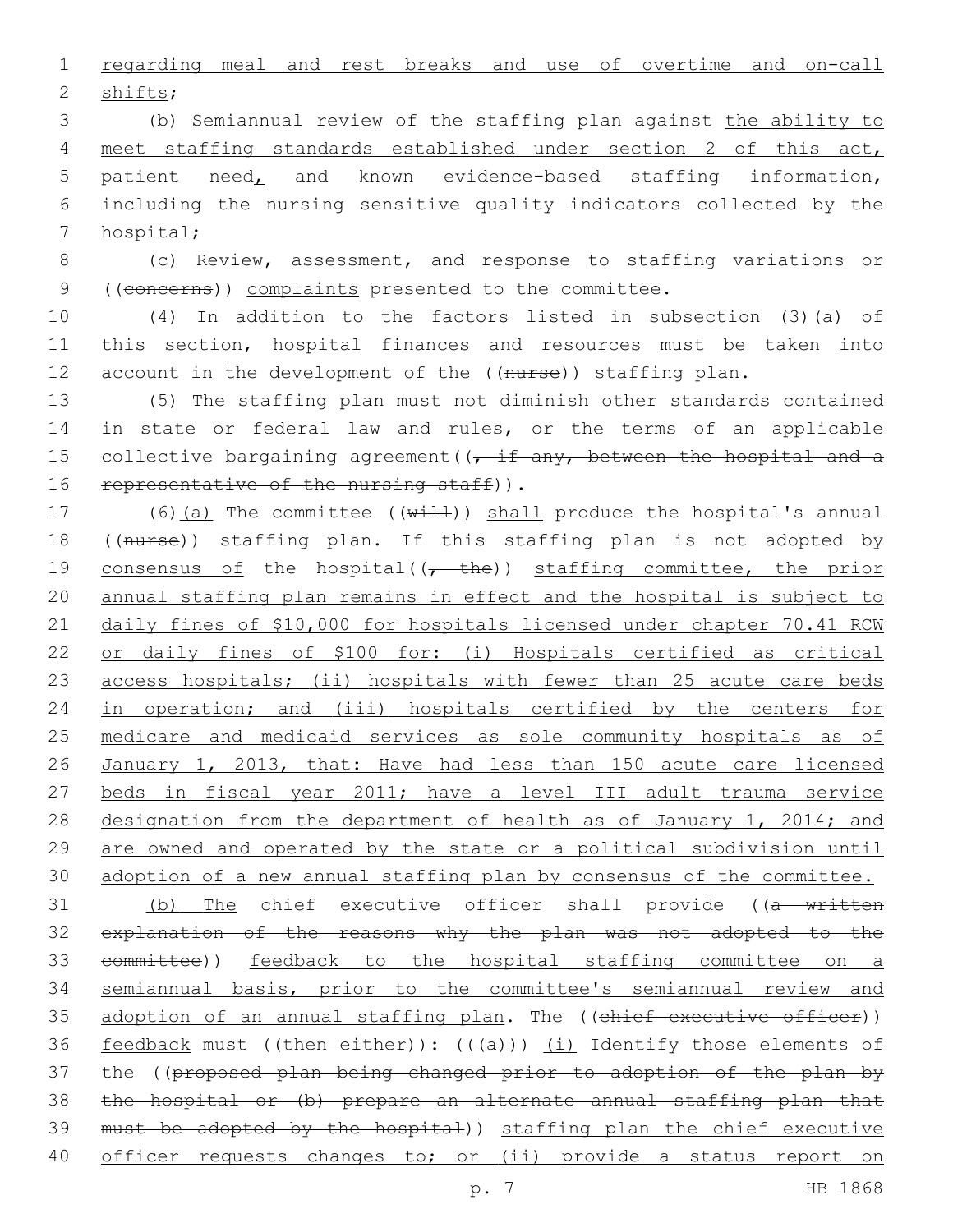1 implementation of the staffing plan including nursing sensitive 2 quality indicators collected by the hospital, patient surveys, and 3 recruitment and retention efforts.

4 (c) Beginning January 1, 2019, each hospital shall submit its 5 staffing plan to the department and thereafter on an annual basis and 6 at any time in between that the plan is updated.

7 (7) Beginning January 1, 2019, each hospital shall implement the 8 staffing plan and assign nursing personnel to each patient care unit 9 in accordance with the plan.

 (a) A registered nurse, ancillary health care personnel, 11 collective bargaining representative, patient, or other individual may report to the staffing committee any variations where the ((nurse)) personnel assignment in a patient care unit is not in accordance with the adopted staffing plan and may make a complaint to 15 the committee based on the variations.

16 (b) Shift-to-shift adjustments in staffing levels required by the 17 plan may be made by the appropriate hospital personnel overseeing 18 patient care operations. If a registered nurse or nursing assistant-19 certified on a patient care unit objects to a shift-to-shift 20 adjustment, the registered nurse or nursing assistant-certified may 21 submit the complaint to the staffing committee.

22 (c) Staffing committees shall develop a process to examine and 23 respond to data submitted under (a) and (b) of this subsection, 24 including the ability to determine if a specific complaint is 25 resolved or dismissing a complaint based on unsubstantiated data. All 26 complaints submitted to the hospital staffing committee must be 27 reviewed, regardless of what format the complainant uses to submit 28 the complaint.

 (8) Each hospital shall post, in a public area on each patient 30 care unit, the ((nurse)) staffing plan and the ((nurse)) staffing schedule for that shift on that unit, as well as the relevant clinical staffing for that shift. The staffing plan and current staffing levels must also be made available to patients and visitors 34 upon request.

35 (9) A hospital may not retaliate against or engage in any form of 36 intimidation of:

37 (a) An employee for performing any duties or responsibilities in 38 connection with the ((nurse)) staffing committee; or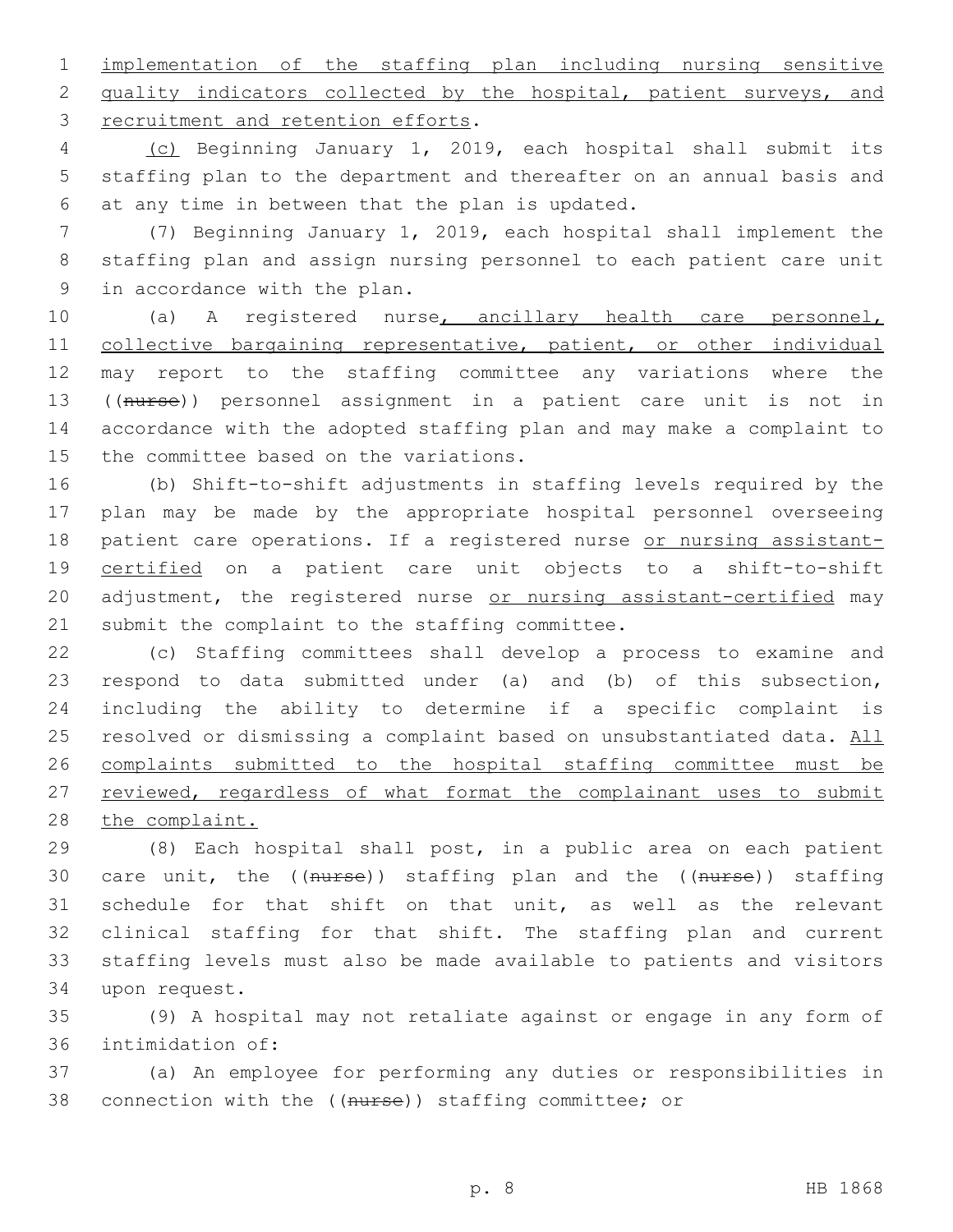(b) An employee, patient, or other individual who notifies the ((nurse)) staffing committee or the hospital administration of his or 3 her concerns on nurse or ancillary health care personnel staffing.

 (10) This section is not intended to create unreasonable burdens on critical access hospitals under 42 U.S.C. Sec. 1395i-4. Critical access hospitals may develop flexible approaches to accomplish the requirements of this section that may include but are not limited to 8 having ((nurse)) hospital staffing committees work by video 9 conference, telephone, or email.

 (11) The hospital staffing committee shall file with the department a charter that must include, but is not limited to:

 (a) Roles, responsibilities, and processes by which the hospital 13 staffing committee functions, including processes to ensure adequate 14 quorum and ability of committee members to attend;

 (b) Schedule for monthly meetings with more frequent meetings as needed that ensures committee members have 30-days notice of meetings;

 (c) Processes by which all staffing complaints will be reviewed, 19 noting the date received as well as initial, contingent, and final disposition of complaints and corrective action plan where applicable;

 (d) Processes by which complaints will be resolved within 60 days 23 of receipt and processes to ensure the complainant receives a letter 24 stating the outcome of the complaint;

25 (e) Processes for attendance by any nurse, ancillary health care personnel, collective bargaining representative, patient, or member 27 of the public who is involved in a complaint;

28 (f) Processes for the hospital staffing committee to conduct quarterly reviews of staff turnover rates including new hire turnover rates during first year of employment and hospital plans regarding workforce development;

 (g) Standards for hospital staffing committee approval of meeting documentation including meeting minutes, attendance, and actions taken; and

 (h) Policies for retention of meeting documentation for a minimum of three years and consistent with each hospital's document retention policies.

 **Sec. 4.** RCW 70.41.425 and 2017 c 249 s 3 are each amended to 39 read as follows: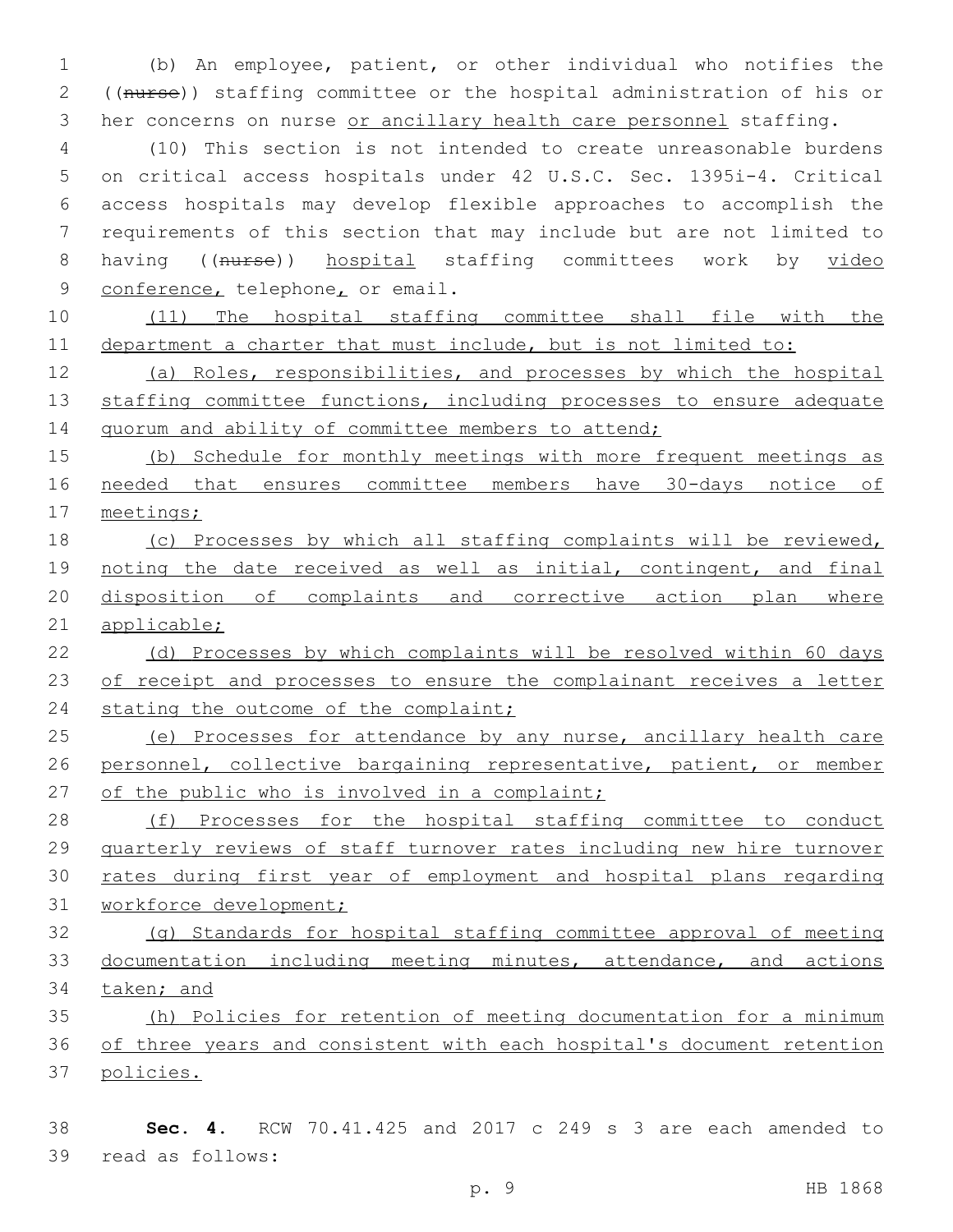(1)(a) The department shall investigate a complaint submitted under this section for violation of RCW 70.41.420 (as recodified by this act) or section 2 of this act following receipt of a complaint 4 with documented evidence of failure to:

(i) Form or establish a hospital staffing committee;

(ii) Conduct a semiannual review of a ((nurse)) staffing plan;

 (iii) Submit a ((nurse)) staffing plan on an annual basis and any 8 updates; or

9 (iv)( $(\overline{A})$ )) Follow the ((nursing)) personnel assignments in a 10 patient care unit in violation of section 2 of this act, RCW 70.41.420(7)(a) (as recodified by this act), or shift-to-shift adjustments in staffing levels in violation of RCW 70.41.420(7)(b) 13 (as recodified by this act).

14 (((B) The department may only investigate a complaint under this subsection (1)(a)(iv) after making an assessment that the submitted evidence indicates a continuing pattern of unresolved violations of 17 RCW 70.41.420(7) (a) or (b), that were submitted to the nurse staffing committee excluding complaints determined by the nurse 19 staffing committee to be resolved or dismissed. The submitted evidence must include the aggregate data contained in the complaints submitted to the hospital's nurse staffing committee that indicate a continuing pattern of unresolved violations for a minimum sixty-day continuous period leading up to receipt of the complaint by the department.

 (C) The department may not investigate a complaint under this 26 subsection (1)(a)(iv) in the event of unforeseeable emergency 27 circumstances or if the hospital, after consultation with the nurse 28 staffing committee, documents it has made reasonable efforts to obtain staffing to meet required assignments but has been unable to  $30 \frac{d\theta - \theta - \theta}{l}$ 

 (b) After an investigation conducted under (a) of this subsection, if the department determines that there has been a violation, the department shall require the hospital to submit a 34 corrective plan of action within ((forty-five)) 45 days of the presentation of findings from the department to the hospital.

 (c) Hospitals will not be found in violation of section 2 of this act or RCW 70.41.420 (as recodified by this act) if it has been 38 determined, following an investigation, that:

(i) There were unforeseeable emergency circumstances; or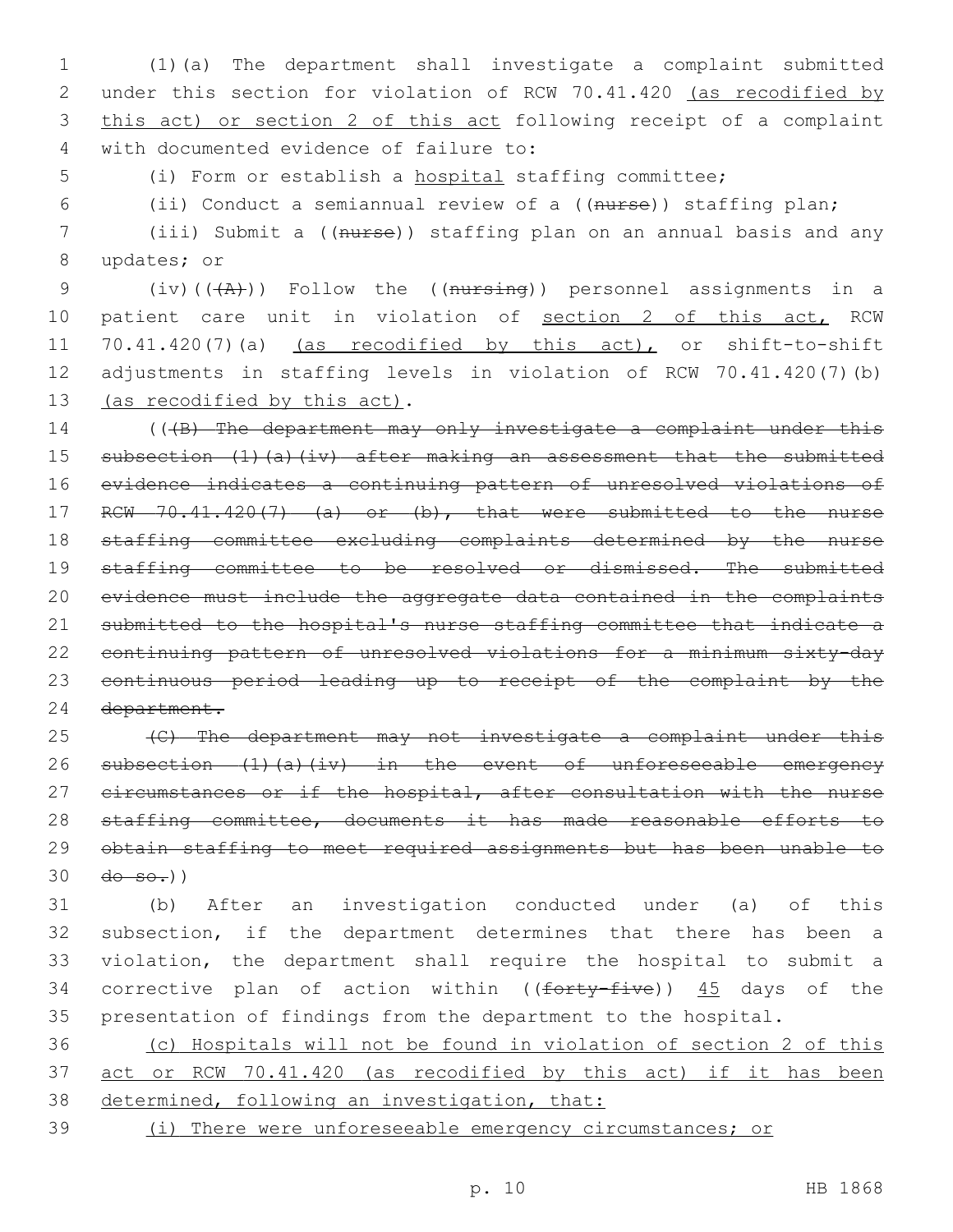(ii) The hospital, after consultation with the hospital staffing committee, documents that the hospital has made reasonable efforts to obtain and retain staffing to meet required personnel assignments but has been unable to do so.

 (d) No later than 30 days after a hospital deviates from its staffing plan as adopted by the staffing committee under RCW 70.41.420 (as recodified by this act), the hospital incident command shall report to the cochairs of the hospital staffing committee an assessment of the staffing needs arising from the unforeseeable 10 emergency circumstance and the hospital's plan to address those identified staffing needs. Upon receipt of the report, the hospital staffing committee shall convene to develop a contingency staffing 13 plan to address the needs arising from the unforeseeable emergency 14 circumstance. The hospital's deviation from its staffing plan may not 15 be in effect for more than 90 days without the approval of the hospital staffing committee.

 (2) In the event that a hospital fails to submit or submits but fails to follow such a corrective plan of action in response to a violation or violations found by the department based on a complaint filed pursuant to subsection (1) of this section, the department may impose, for all violations asserted against a hospital at any time, a 22 civil penalty of ((one hundred dollars)) \$10,000 per day for hospitals licensed under chapter 70.41 RCW, or \$100 per day for: (a) Hospitals certified as critical access hospitals; (b) hospitals with 25 <u>fewer than 25 acute care beds in operation; and (c) hospitals</u> 26 certified by the centers for medicare and medicaid services as sole 27 community hospitals as of January 1, 2013, that: Have had less than 150 acute care licensed beds in fiscal year 2011; have a level III adult trauma service designation from the department of health as of 30 January 1, 2014; and are owned and operated by the state or a political subdivision. Civil penalties apply until the hospital 32 submits (( $e$ r begins to follow)) a corrective plan of action (( $e$ r 33 takes other action agreed to)) that has been approved by the department and follows the corrective plan of action for 90 days. Once the approved corrective action plan has been followed by the hospital for 90 days, the department may reduce the accumulated fine. The fine shall continue to accumulate until the 90 days has passed. Revenue from these fines must be deposited into the supplemental 39 pension fund established under RCW 51.44.033.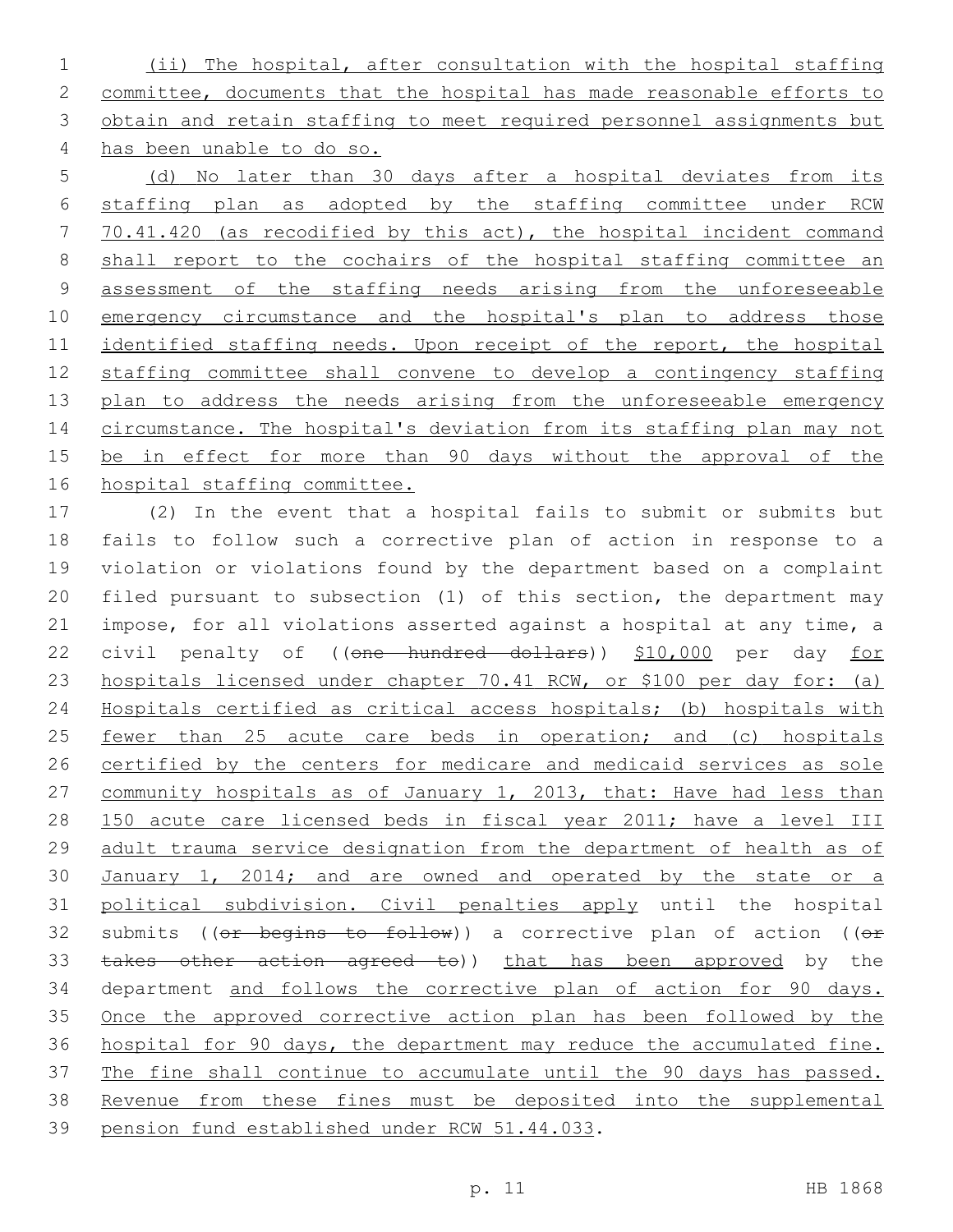(3) The department shall maintain for public inspection records of any civil penalties, administrative actions, or license suspensions or revocations imposed on hospitals under this section. 4 In addition, the department must report violations of this section on its website.

6 (4) For purposes of this section, "unforeseeable emergency 7 circumstance" means:

8 (a) Any unforeseen national, state, or municipal emergency; or

9 (b) When a hospital disaster plan is activated( $(f \cdot$ 

10 (c) Any unforeseen disaster or other catastrophic event that 11 substantially affects or increases the need for health care services;  $12$   $\Theta$  $\mathbf{f}$ 

13 (d) When a hospital is diverting patients to another hospital or 14 hospitals for treatment or the hospital is receiving patients who are 15 from another hospital or hospitals)).

16 (5) Nothing in this section shall be construed to preclude the 17 ability to otherwise submit a complaint to the department for failure 18 to follow RCW 70.41.420 (as recodified by this act).

19 (((6) The department shall submit a report to the legislature on 20 December 31, 2020. This report shall include the number of complaints 21 submitted to the department under this section, the disposition of 22 these complaints, the number of investigations conducted, the 23 associated costs for complaint investigations, and recommendations 24 for any needed statutory changes. The department shall also project, 25 based on experience, the impact, if any, on hospital licensing fees 26 over the next four years. Prior to the submission of the report, the 27 secretary shall convene a stakeholder group consisting of the 28 Washington state hospital association, the Washington state nurses 29 association, service employees international union healthcare 1199NW, 30 and united food and commercial workers 21. The stakeholder group 31 shall review the report prior to its submission to review findings 32 and jointly develop any legislative recommendations to be included in 33 the report.

## 34 (7) No fees shall be increased to implement chapter 249, Laws of 35 2017 prior to July 1, 2021.)

 NEW SECTION. **Sec. 5.** (1)(a) The department shall review each hospital staffing plan submitted by a hospital to ensure it is received by the appropriate deadline and is completed on the department-issued staffing plan form.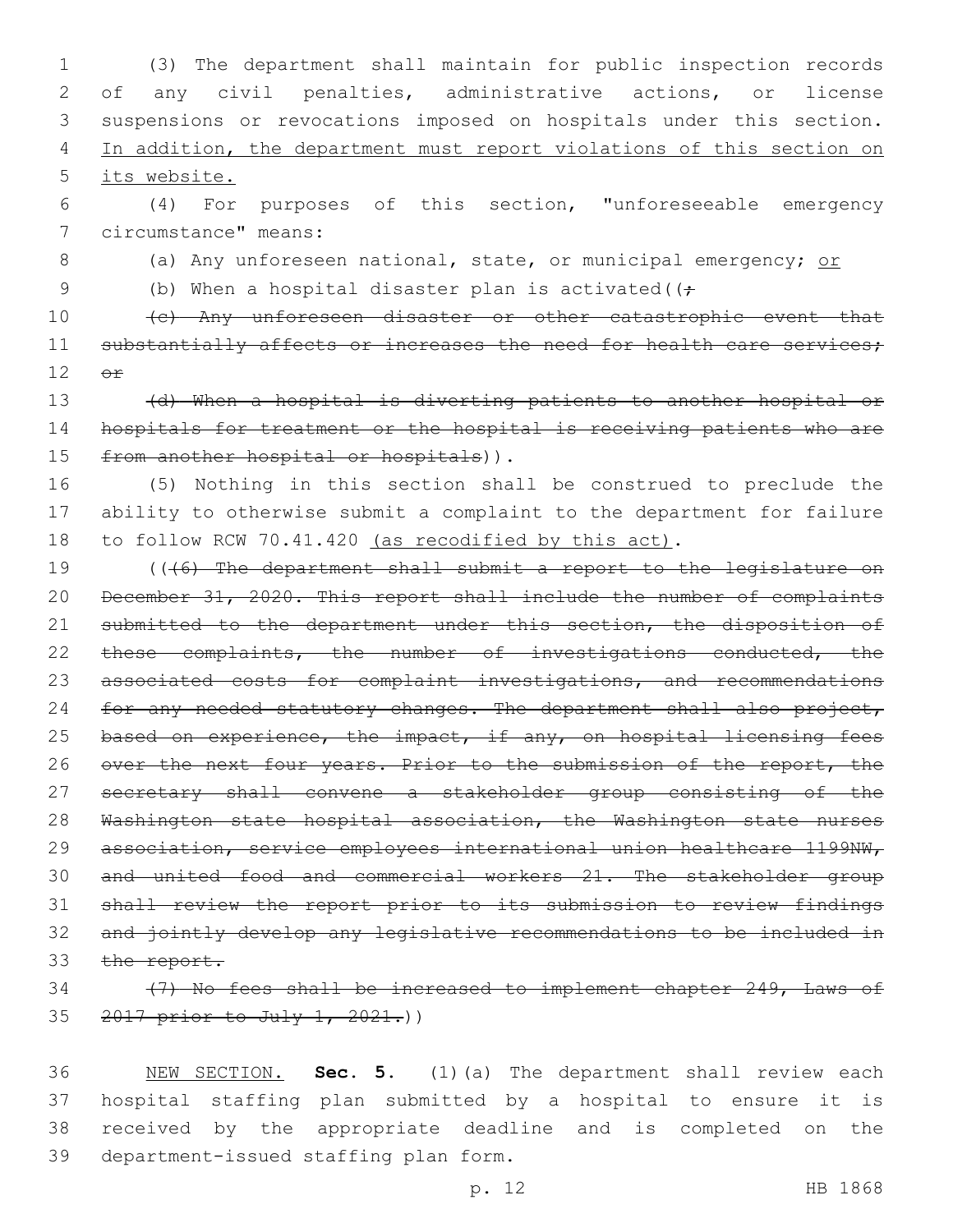(b) The hospital must complete all portions of the staffing plan form. The department may determine that a hospital has failed to timely submit its staffing plan if the staffing plan form is incomplete.4

 (c) Failure to submit the staffing plan by the appropriate deadline will result in a violation and civil penalty of \$25,000 issued by the department. Revenue from these fines must be deposited into the supplemental pension fund established under RCW 51.44.033.

 (2) Failure to submit a staffing committee charter to the department by the appropriate deadline will result in a violation and a civil penalty of \$25,000 issued by the department. Revenue from these fines must be deposited into the supplemental pension fund 13 established under RCW 51.44.033.

 (3) The department must post violations of this section on its 15 website.

 **Sec. 6.** RCW 49.12.480 and 2019 c 296 s 1 are each amended to 17 read as follows:

 (1) An employer shall provide employees with meal and rest periods as required by law, subject to the following:

 (a) Rest periods must be scheduled at any point during each work period during which the employee is required to receive a rest 22 period;

 (b) Employers must provide employees with uninterrupted meal and 24 rest breaks. This subsection (1)(b) does not apply in the case of  $($ :

 (i) An)) an unforeseeable emergent circumstance, as defined in 26 RCW 49.28.130( $\left(\div \text{ or }$ 

27 (ii) A clinical circumstance, as determined by the employee, 28 employer, or employer's designee, that may lead to a significant 29 adverse effect on the patient's condition:

 (A) Without the knowledge, specific skill, or ability of the 31 employee on break; or

 (B) Due to an unforeseen or unavoidable event relating to patient care delivery requiring immediate action that could not be planned 34 for by an employer;

 (c) For any rest break that is interrupted before ten complete minutes by an employer or employer's designee under the provisions of (b)(ii) of this subsection, the employee must be given an additional ten minute uninterrupted rest break at the earliest reasonable time during the work period during which the employee is required to

p. 13 HB 1868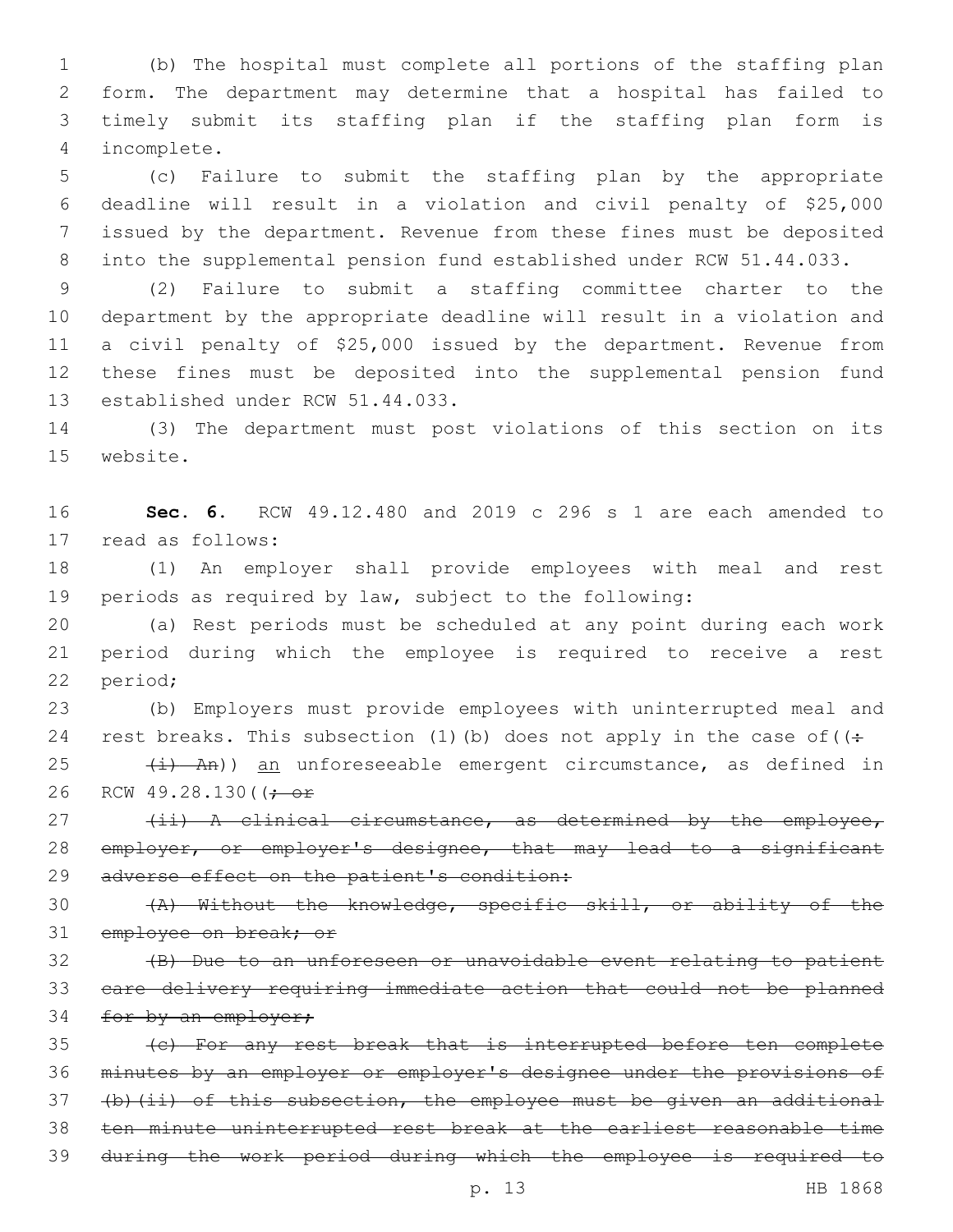1 receive a rest period. If the elements of this subsection are met, a 2 rest break shall be considered taken for the purposes of the minimum 3 wage act as defined by chapter 49.46 RCW)) (as recodified by this 4 act). 5 (2) The employer shall provide a mechanism to record when an 6 employee misses a meal or rest period and maintain these records. 7 (3) For purposes of this section, the following terms have the 8 following meanings: (a) "Employee" means a person who:9 10 (i) Is employed by ((a health care facility)) an employer; 11 (ii) Is involved in direct patient care activities or clinical 12 services; and 13 (iii) Receives an hourly wage or is covered by a collective 14 bargaining agreement ( $\rightarrow$  and 15 (iv) Is a licensed practical nurse or registered nurse licensed 16 under chapter 18.79 RCW, a surgical technologist registered under 17 chapter 18.215 RCW, a diagnostic radiologic technologist or 18 cardiovascular invasive specialist certified under chapter 18.84 RCW, 19 a respiratory care practitioner licensed under chapter 18.89 RCW, or 20 a nursing assistant-certified as defined in RCW 18.88A.020)). 21 (b) "Employer" means hospitals licensed under chapter 70.41 22 RCW( $\sqrt{\phantom{a}}$  except that the following hospitals are excluded until July 1,  $23 \quad 2021:$ 24 (i) Hospitals certified as critical access hospitals under 42 25 U.S.C. Sec. 1395i-4: 26 (ii) Hospitals with fewer than twenty-five acute care beds in 27 operation; and 28 (iii) Hospitals certified by the centers for medicare and 29 medicaid services as sole community hospitals as of January 1, 2013, 30 that: Have had less than one hundred fifty acute care licensed beds 31 in fiscal year 2011; have a level III adult trauma service 32 designation from the department of health as of January 1, 2014; and 33 are owned and operated by the state or a political subdivision)). 34 **Sec. 7.** RCW 49.28.130 and 2019 c 296 s 2 are each amended to read as follows:35 36 The definitions in this section apply throughout this section and 37 RCW 49.28.140 and 49.28.150 (as recodified by this act) unless the

38 context clearly requires otherwise.

(1)(a) "Employee" means a person who:39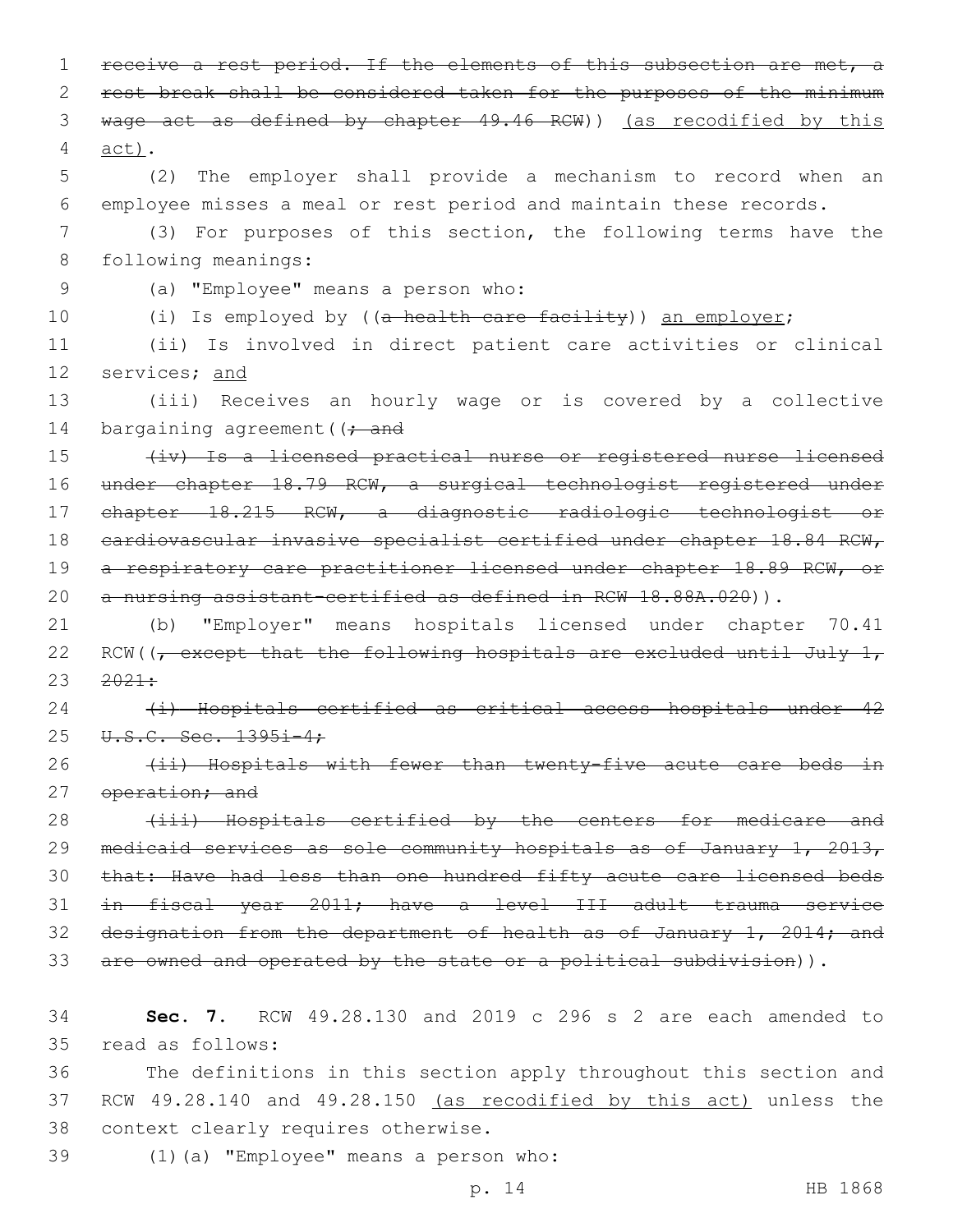- 
- (i) Is employed by a health care facility;1

2 (ii) Is involved in direct patient care activities or clinical 3 services; and

4 (iii) Receives an hourly wage or is covered by a collective 5 bargaining agreement ( $\rightarrow$  and

 $6$   $(iv)$  Is either:

7 (A) A licensed practical nurse or registered nurse licensed under 8 chapter 18.79 RCW; or

9 (B) Beginning July 1, 2020, a surgical technologist registered 10 under chapter 18.215 RCW, a diagnostic radiologic technologist or 11 cardiovascular invasive specialist certified under chapter 18.84 RCW, 12 a respiratory care practitioner licensed under chapter 18.89 RCW, or 13 a nursing assistant-certified as defined in RCW 18.88A.020)).

14 (b) "Employee" does not mean a person who is both:

15 (i) ((Is employed)) Employed by a health care facility as defined 16 in subsection (3)(a)(v) of this section; and

17 (ii)  $((\pm s - a))$  A surgical technologist registered under chapter 18 18.215 RCW, a diagnostic radiologic technologist or cardiovascular 19 invasive specialist certified under chapter 18.84 RCW, a respiratory 20 care practitioner licensed under chapter 18.89 RCW, or a certified 21 nursing assistant as defined in RCW 18.88A.020.

 (2) "Employer" means an individual, partnership, association, corporation, the state, a political subdivision of the state, or person or group of persons, acting directly or indirectly in the 25 interest of a health care facility.

 (3)(a) "Health care facility" means the following facilities, or any part of the facility, including such facilities if owned and operated by a political subdivision or instrumentality of the state, that operate on a twenty-four hours per day, seven days per week basis:30

31 (i) Hospices licensed under chapter 70.127 RCW;

32 (ii) Hospitals licensed under chapter 70.41 RCW((<del>, except that</del> 33 until July 1, 2021, the provisions of section 3, chapter 296, Laws of 34 2019 do not apply to:

35 (A) Hospitals certified as critical access hospitals under 42 36 U.S.C. Sec. 1395i-4;

37 (B) Hospitals with fewer than twenty-five acute care beds in 38 operation; and

39 (C) Hospitals certified by the centers for medicare and medicaid 40 services as sole community hospitals as of January 1, 2013, that: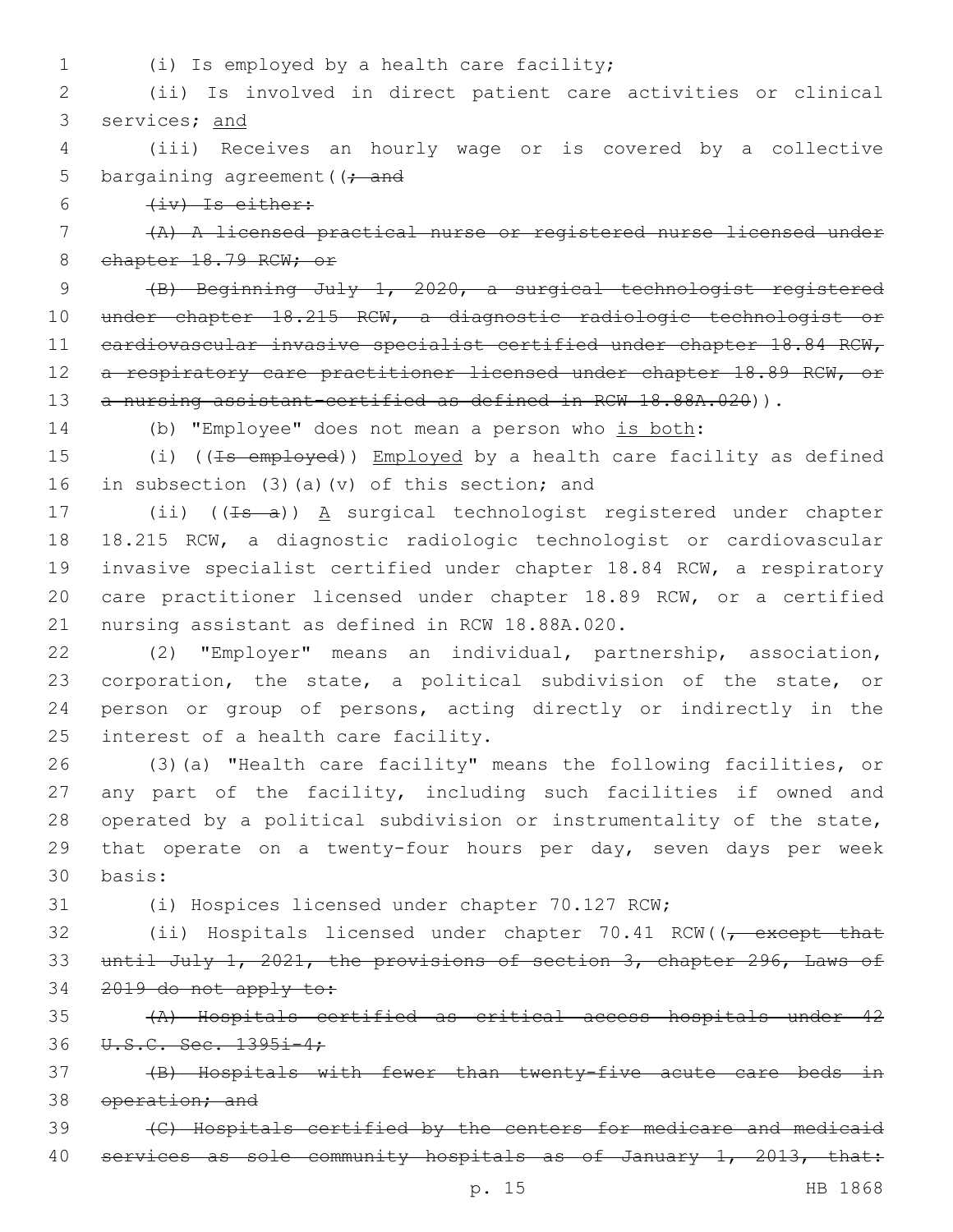Have had less than one hundred fifty acute care licensed beds in fiscal year 2011; have a level III adult trauma service designation from the department of health as of January 1, 2014; and are owned 4 and operated by the state or a political subdivision) );

(iii) Rural health care facilities as defined in RCW 70.175.020;

(iv) Psychiatric hospitals licensed under chapter 71.12 RCW; or

 (v) Facilities owned and operated by the department of corrections or by a governing unit as defined in RCW 70.48.020 in a correctional institution as defined in RCW 9.94.049 that provide 10 health care services.

 (b) If a nursing home regulated under chapter 18.51 RCW or a home health agency regulated under chapter 70.127 RCW is operating under 13 the license of a health care facility, the nursing home or home health agency is considered part of the health care facility for the 15 purposes of this subsection.

 (4) "Overtime" means the hours worked in excess of an agreed upon, predetermined, regularly scheduled shift within a twenty-four hour period not to exceed twelve hours in a twenty-four hour period or eighty hours in a consecutive fourteen-day period.

 (5) "On-call time" means time spent by an employee who is not working on the premises of the place of employment but who is compensated for availability or who, as a condition of employment, has agreed to be available to return to the premises of the place of 24 employment on short notice if the need arises.

 (6) "Reasonable efforts" means that the employer, to the extent reasonably possible, does all of the following but is unable to 27 obtain staffing coverage:

 (a) Seeks individuals to volunteer to work extra time from all 29 available qualified staff who are working;

 (b) Contacts qualified employees who have made themselves 31 available to work extra time;

32 (c) Seeks the use of per diem staff; and

 (d) Seeks personnel from a contracted temporary agency when such staffing is permitted by law or an applicable collective bargaining agreement, and when the employer regularly uses a contracted 36 temporary agency.

 (7) "Unforeseeable emergent circumstance" means (a) any 38 unforeseen declared national, state, or municipal emergency; or (b) 39 when a health care facility disaster plan is activated( $\rightarrow$  or  $\left($ e) any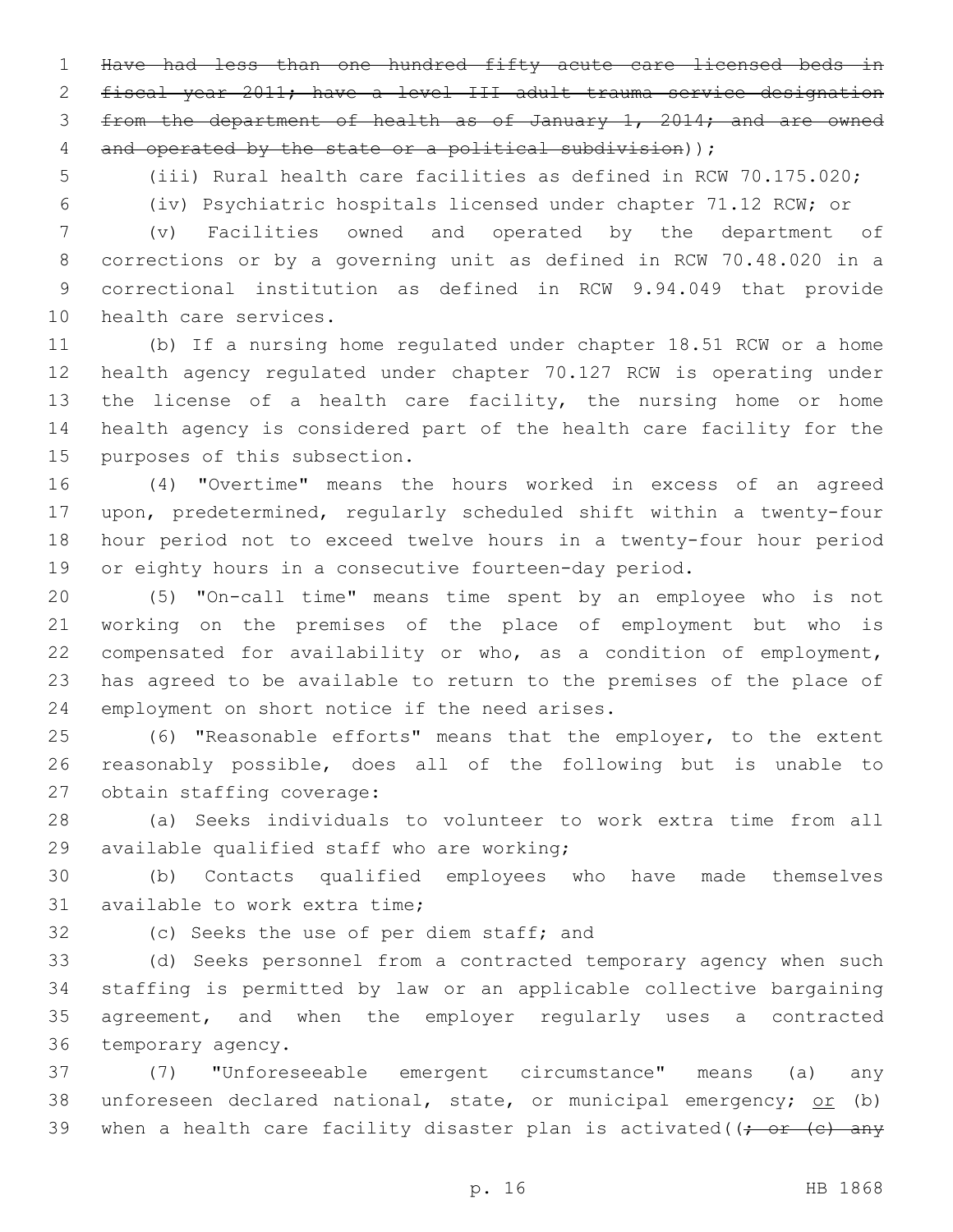unforeseen disaster or other catastrophic event which substantially

2 affects or increases the need for health care services)).

 **Sec. 8.** RCW 49.28.140 and 2019 c 296 s 3 are each amended to 4 read as follows:

 (1) No employee of a health care facility may be required to work overtime. Attempts to compel or force employees to work overtime are contrary to public policy, and any such requirement contained in a 8 contract, agreement, or understanding is void.

 (2) The acceptance by any employee of overtime is strictly 10 voluntary, and the refusal of an employee to accept such overtime work is not grounds for discrimination, dismissal, discharge, or any other penalty, threat of reports for discipline, or employment 13 decision adverse to the employee.

(3) This section does not apply to overtime work that occurs:

(a) Because of any unforeseeable emergent circumstance;

 (b) Because of prescheduled on-call time not to exceed more than 17 20 hours per week, subject to the following:

 (i) Mandatory prescheduled on-call time may not be used in lieu of scheduling employees to work regularly scheduled shifts when a staffing plan indicates the need for a scheduled shift; and

 (ii) Mandatory prescheduled on-call time may not be used to address regular changes in patient census or acuity or expected increases in the number of employees not reporting for predetermined 24 scheduled shifts;

 (c) When the employer documents that the employer has used reasonable efforts to obtain and retain staffing. An employer has not used reasonable efforts if overtime work is used to fill vacancies 28 resulting from chronic staff shortages that persist longer than three 29 months; or

 (d) When an employee is required to work overtime to complete a patient care procedure already in progress where the absence of the employee could have an adverse effect on the patient.

 (4) An employee accepting overtime who works more than twelve consecutive hours shall be provided the option to have at least eight consecutive hours of uninterrupted time off from work following the 36 time worked.

 **Sec. 9.** RCW 49.28.150 and 2002 c 112 s 4 are each amended to 38 read as follows: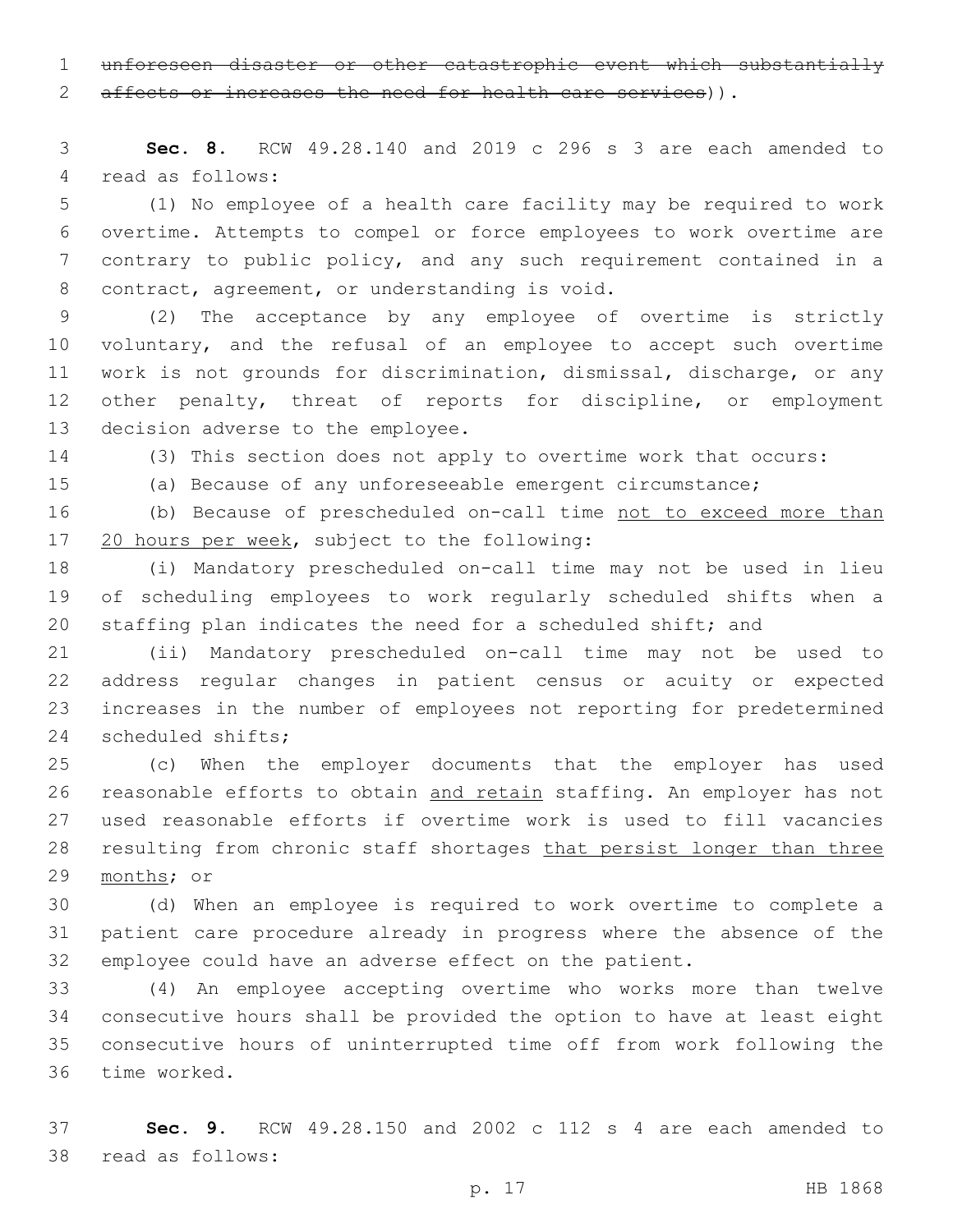The department of labor and industries shall investigate complaints of violations of RCW 49.28.140 (as recodified by this act) as provided under section 10 of this act. ((A violation of RCW 49.28.140 is a class 1 civil infraction in accordance with chapter 7.80 RCW, except that the maximum penalty is one thousand dollars for each infraction up to three infractions. If there are four or more violations of RCW 49.28.140 for a health care facility, the employer 8 is subject to a fine of two thousand five hundred dollars for the 9 fourth violation, and five thousand dollars for each subsequent 10 violation. The department of labor and industries is authorized to issue and enforce civil infractions according to chapter 7.80 RCW.))

 NEW SECTION. **Sec. 10.** (1)(a) If a complainant files a complaint with the department alleging a violation of this chapter, the department shall investigate the complaint.

 (b) The department may not investigate any such alleged violation of rights that occurred more than three years before the date that 17 the complainant filed the complaint.

 (c) Upon the investigation of a complaint, the department shall issue either a citation and notice of assessment or a closure letter, within 90 days after the date on which the department received the complaint, unless the complaint is otherwise resolved. The department may extend the period by providing advance written notice to the complainant and the employer setting forth good cause for an 24 extension of the period, and specifying the duration of the 25 extension.

 (d) The department shall send a citation and notice of assessment 27 or the closure letter to both the employer and the complainant by service of process or using a method by which the mailing can be tracked or the delivery can be confirmed to their last known addresses.30

 (2) If the department's investigation finds that the complainant's allegation cannot be substantiated, the department shall issue a closure letter to the complainant and the employer 34 detailing such finding.

 (3)(a) If the department finds a violation of this chapter, the department shall order the employer to pay the department a civil 37 penalty.

 (b) Except as provided otherwise in this chapter, the maximum penalty is \$1,000 for each violation up to three violations. If there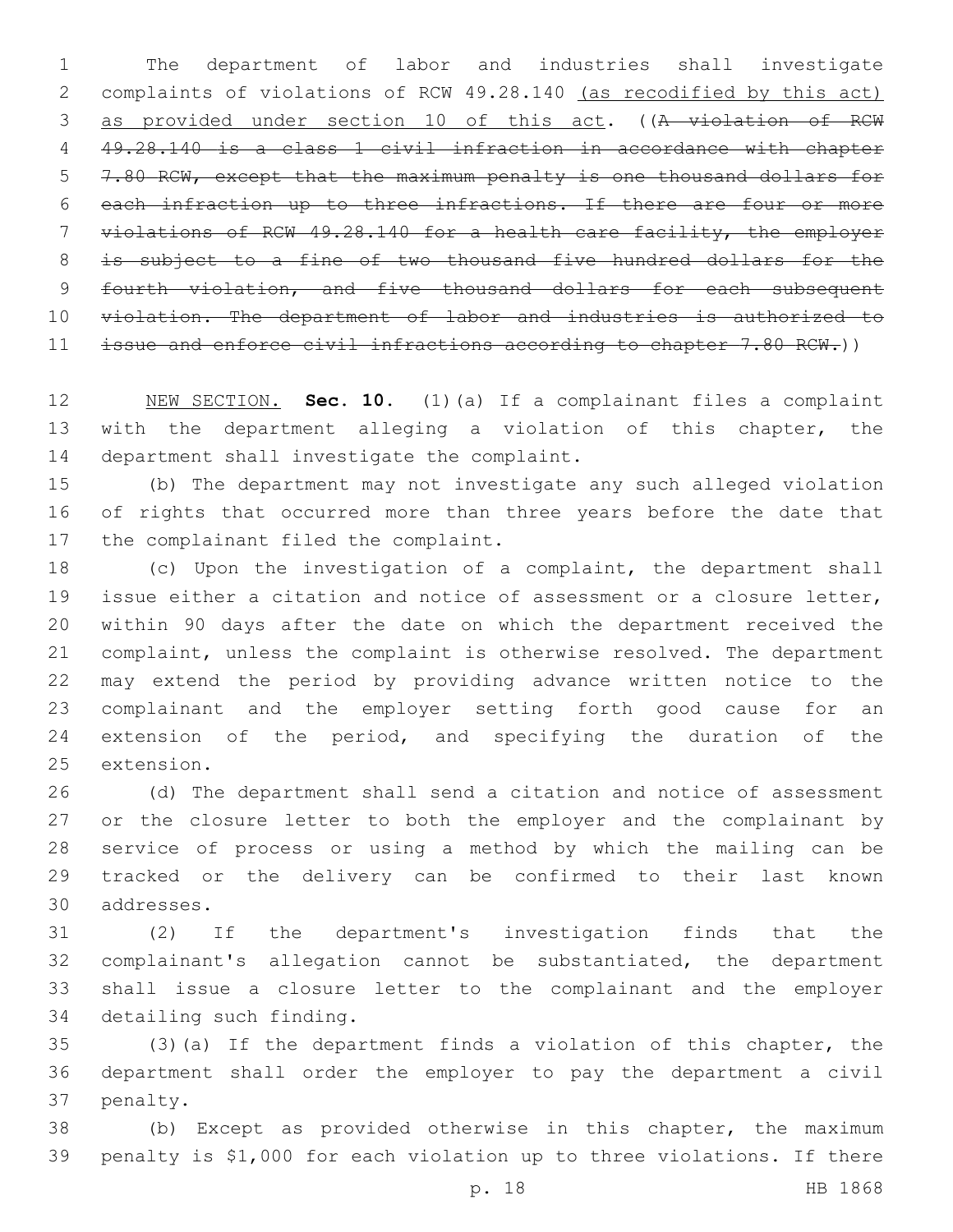are four or more violations of this chapter for a health care facility, the employer is subject to a civil penalty of \$2,500 for the fourth violation, and \$5,000 for each subsequent violation.

 (4) The department may, at any time, waive or reduce a civil penalty assessed under this section if the director of the department determines that the employer has taken corrective action to resolve 7 the violation.

 (5) The department shall deposit all civil penalties paid under this chapter in the supplemental pension fund established under RCW 10 51.44.033.

 NEW SECTION. **Sec. 11.** (1) A person, firm, or corporation aggrieved by a citation and notice of assessment by the department under this chapter may appeal the citation and notice of assessment to the director of the department by filing a notice of appeal with the director within 30 days of the department's issuance of the citation and notice of assessment. A citation and notice of assessment not appealed within 30 days is final and binding, and not subject to further appeal.

 (2) A notice of appeal filed with the director of the department under this section shall stay the effectiveness of the citation and notice of assessment pending final review of the appeal by the 22 director as provided for in chapter 34.05 RCW.

 (3) Upon receipt of a notice of appeal, the director of the department shall assign the hearing to an administrative law judge of the office of administrative hearings to conduct the hearing and issue an initial order. The hearing and review procedures shall be 27 conducted in accordance with chapter 34.05 RCW, and the standard of review by the administrative law judge of an appealed citation and notice of assessment shall be de novo. Any party who seeks to challenge an initial order shall file a petition for administrative review with the director within 30 days after service of the initial order. The director shall conduct administrative review in accordance 33 with chapter 34.05 RCW.

 (4) The director of the department shall issue all final orders after appeal of the initial order. The final order of the director is subject to judicial review in accordance with chapter 34.05 RCW.

 (5) Orders that are not appealed within the time period specified in this section and chapter 34.05 RCW are final and binding, and not 39 subject to further appeal.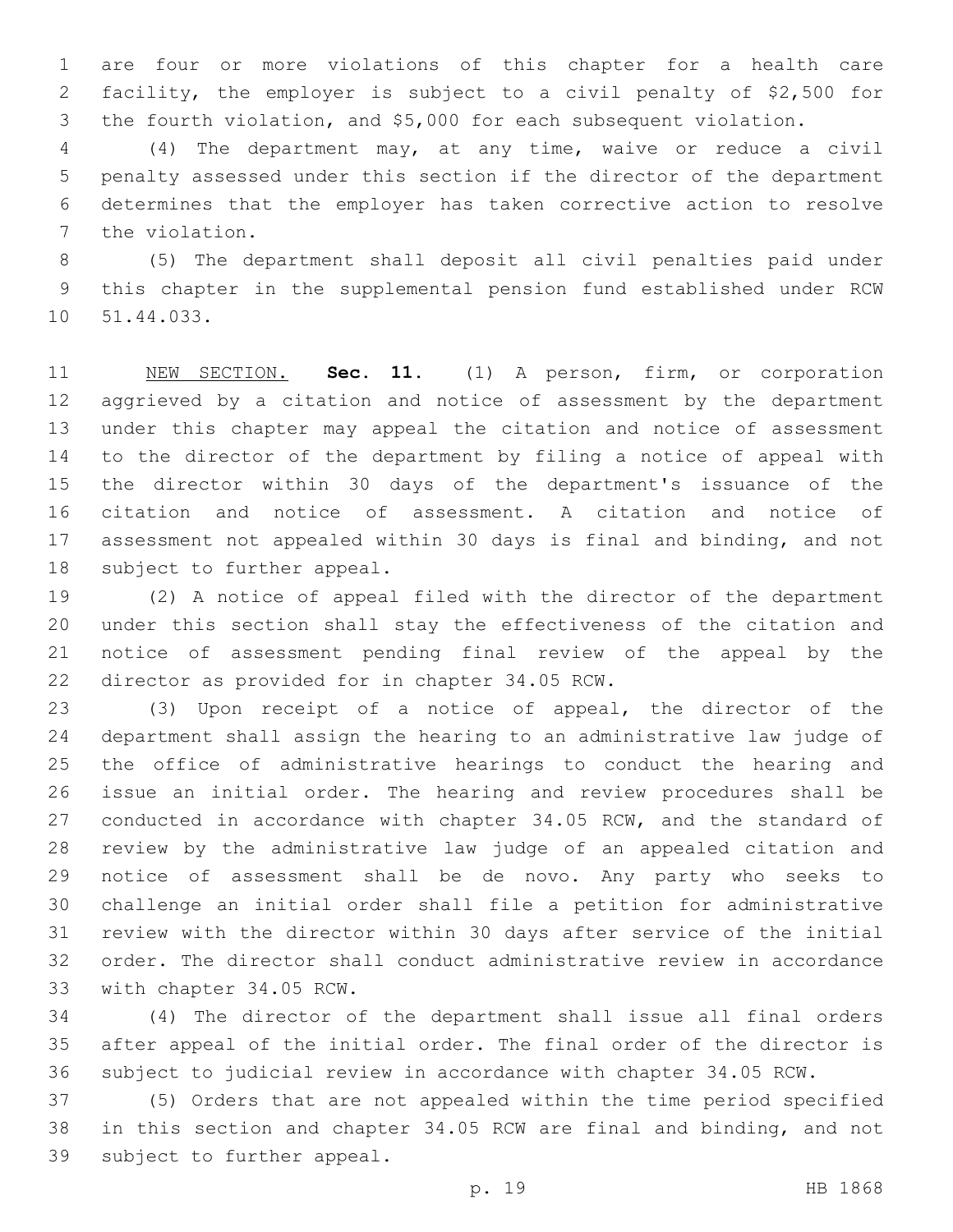(6) An employer who fails to allow adequate inspection of records in an investigation by the department under this chapter within a reasonable time period may not use such records in any appeal under this section to challenge the correctness of any determination by the 5 department of the penalty assessed.

 NEW SECTION. **Sec. 12.** Collections of unpaid citations assessing civil penalties will be pursuant to RCW 49.48.086.

 NEW SECTION. **Sec. 13.** (1) Any employee employed by a health care facility covered by RCW 49.12.480, 49.28.130, and 49.28.140 (as 10 recodified by this act), and any direct care nurse or direct care nursing assistant-certified covered by section 2 of this act, or any labor organization that is the exclusive bargaining representative of any such persons, alleging a violation of this chapter may bring a civil action against the health care facility or hospital.

 (2) A health care facility's or hospital's violation of this chapter or rules adopted under this chapter constitutes a concrete and particularized injury in fact to employees employed by the health 18 care facility.

(3) The court may award to a prevailing plaintiff:

 (a) An amount not less than \$100 and not greater than \$10,000 per 21 violation per day;

(b) Reasonable attorneys' fees and litigation costs;

 (c) Any other relief, including equitable and declaratory relief, 24 that the court deems appropriate.

 (4) The remedy under this section is in addition to any 26 administrative enforcement under this chapter.

 NEW SECTION. **Sec. 14.** The department may adopt and implement rules to carry out and enforce the provisions of this chapter, including but not limited to protecting employees from retaliation for filing complaints under this chapter.

NEW SECTION. **Sec. 15.** 2017 c 249 s 4 (uncodified) is repealed.

 NEW SECTION. **Sec. 16.** Sections 2, 5, and 10 through 14 of this act constitute a new chapter in Title 49 RCW.